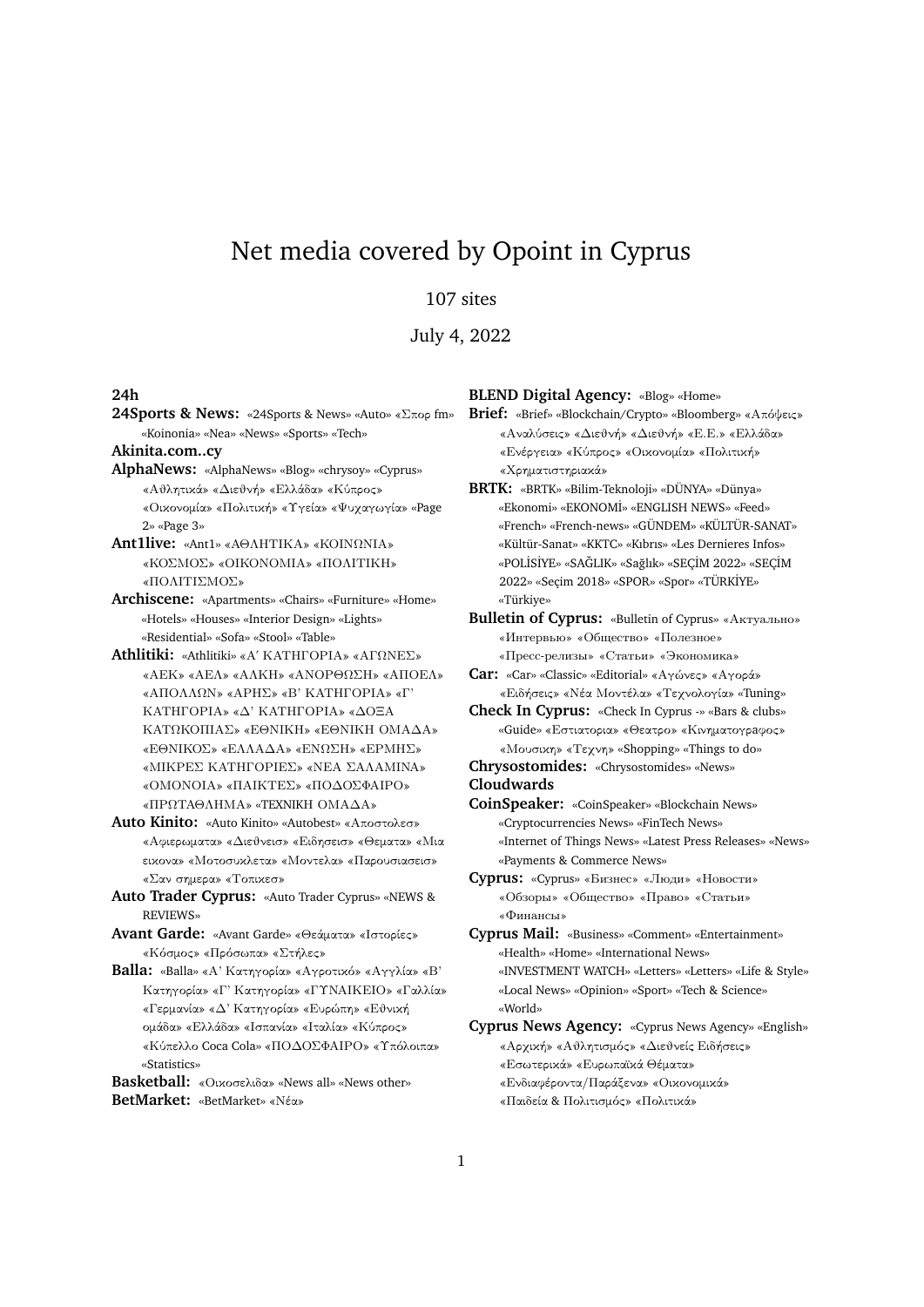- **Cyprus Shipping News:** «Cyprus» «Digitalisation» «Energy & Enviroment» «Greece» «Newswire» «Technical» «Vacancies» «World»
- **CyprusNews:** «CyprusNews» «CyDebates» «CyprusViews» «CyTalks» «Inbusiness-oikonomia» «Επιστήμη» «Ευρώπη» «Κόσμος» «Κύπρος» «Οικονομία» «Υγεία» «Ψυχαγωγία»
- **Cyprustimes.com:** « eurokerdos» « protathlima.com» «All about beauty» «Beauty & wellbeing» «Blogs» «Celebrities» «Deco» «Fashion» «Fashion news» «Fashion stories» «Good life» «In times» «Αποψεις» «Αρχική» «Διεθνη» «Επιχειρησεις» «Εταιρικα νεα» «Εταιρικη κοινωνικη ευθυνη» «Εκδηλωσεις» «Ελλάδα» «Ελλαδα» «Ζωδια» «Η κυπρος του χθες» «Η κύπρος του χθες» «Κυπρος» «Κόσμος» «Κοινωνία» «Κοινωνία» «Οικονομια» «Ομορφια» «Προϊοντα» «Παραπολιτικά» «Παραπολιτικά» «Παρουσιάσεις» «Ποδοσφαιρο» «Πολιτική» «Πολιτική» «Πολιτικη»
	- «Σπιτια» «Συνεντευξεις» «Σχεσεις» «Σαν σήμερα»
	- «Σαν σημερα» «Ladies talk» «Lifestyle» «Lifestyle»
	- «Living» «Look of the day» «Mommy's journal»
	- «Mommysblog» «My cooking» «Shootandgoal»
	- «Showbiz news» «Social life» «The beauty and the body» «Trends» «What's new» «»
- **Cysec:** «Οικοσελίδα»
- **CYtoday:** «CYtoday» «Αρχειο» «Αθλητικα» «Διεθνεις» «Επικοινωνια» «Ενδιαφερουν» «Κυπρος» «Οικονομια» «Σημαντικες Ειδησεις» «Lifestyle»
- **Democratic Party:** «Democratic Party» «Αρθρογραφία» «Ανακοινώσεις» «Δελτία Τύπου» «Στήλη Προέδρου» **Derrière-l'Entente.com**
- 
- **Digital Life:** «Digital Life» «4Wheels» «Applications» «Audio/Video» «Bizz» «Box Office» «Cinema» «Computers» «Cool Home» «Cyprus» «Digideals» «Gadgets» «Gadgets» «Gadgets» «Gaming» «Hot Spot» «How To» «IFA 2018» «Internet» «Life» «Market Place» «Mobiles» «News» «News» «Tablets» «Tests» «TV»
- **Disy:** «Disy» «Αρχείο»
- **e-SHOCKnews:** «e-SHOCKnews» «ΔΙΕΘΝΗ» «ΕΠΙΚΟΙΝΩΝΙΑ» «ΕΠΙΣΤΗΜΗ» «ΚΟΙΝΩΝΙΑ» «ΟΙΚΟΝΟΜΙΑ» «ΠΟΛΙΤΙΚΗ» «ΠΟΛΙΤΙΣΜΟΣ»
- **Economicinform.com:** «Economicinform.com» «Corporate» «Global» «Local»
- **Energy Reporter:** «Energy Reporter» «Ανανεώσιμες» «Επιχειρήσεις» «Εξοικονόμηση» «Ηλεκτρισμός» «Περιβάλλον» «Πετρέλαιο» «Φυσικό Αέριο»
- **Eurokerdos:** «Οικοσελίδα»

**European Parliament CY**

**Financial Mirror:** «Cyprus» «Home» «News» **Fjord Capital Partners:** «Portfolio»

- **Goal:** «Goal» «ΑΛΛΑ ΣΠΟΡ» «ΑΠΟΨΕΙΣ» «ΜΠΑΣΚΕΤ» «ΠΑΡΑΣΚΗΝΙΑ» «ΠΟΔΟΣΦΑΙΡΟ» **Goldnews.com..cy:** «Goldnews.com..cy» «Economy»
- «People» «Real-estate»
- **H MAXH:** «H MAXH» «Aθλhtika» «Blogs» «Enδiaepoyn» «Enδiaepoyn» «Αρχειο» «Αρθρα» «Αναλυτικα» «Επικοινωνια» «Ελλαδα» «Ενεργεια» «Εξοπλισμοι» «Κοινωνια» «Πoitikh» «Πoitikh >» «Τρομοκρατια» «Τεχνολογια» «Τουρκια» «Φioξenieς» «Χρησιμα» «Koσmoς» «Kyπριακη boyh» «Kyπpoς» «Maxhdefence» «Oikoγενeia-υγeia» «Oikooia» «Oikonomia» «Oikonomia»
- **Havadis Kibris:** «Akıllı Cihazlar» «Anasayfa» «Astroloji» «Döviz» «Dünya» «Edebiyat» «Ekonomi» «Emlak» «Egitim» ˘ «Hava Durumu» «Künye» «Kıbrıs» «Magazin» «Münhal» «Müzik» «Oyun» «Röportaj» «Sanat» «Saglık» «Seyahat» ˘ «Sinema» «Sosyal Medya» «Spor» «Türkiye» «Teknoloji» «Uzay» «Yazarlar» «Yaşam» «Yemek» «İletişim»
- **Health News:** «Health News» «Fitness» «Διατροφή» «Οικογένεια & Παιδί» «Υγεία» «Ψυχολογία» «Sex»
- **HealthWorksCollective:** «HealthWorksCollective» «All» «All» «Business» «Cardiology» «eHealth» «Finance» «Geriatrics» «Health care» «Home Health» «Hospital Administration» «How Technology-Enabled Communications Drive Use of Routine Services and Revenue» «Medical Records» «Mobile Health» «News» «News» «Obesity» «Orthopaedics» «Radiology» «Remote Diagnostics» «Social Media» «Specialties» «Technology» «Wellness»
- **Hellenic Shipping News:** «Bunker Prices Worldwide» «Cheapest Bunker Port Matrix» «Chinese iron ore and steelmaking prices» «Commodities» «Commodities» «Commodity News» «Daily Bunker Report» «Daily Currencies Ratings» «Daily Tanker Market Rates» «DNV GL Maritime Academy Hellas» «Dry Bulk Market» «Events and Training Courses» «Freight News» «Guide for Carriage of Hazardous Materials» «Hellenic Shipping Companies» «Hellenic Shipping News» «Home» «IMF/OECD News» «International Shipping News» «Interviews» «Live Commodity Trade Markets» «Live Hellenic Shipping Stocks» «Live International Shipping Stocks» «Marine Engine Specifications» «Marine Insurance P&I Club News» «Mobile Applications and Social Media» «Monthly Shipbrokers Reports» «Oil & Companies News» «Oil & Energy» «Oil & Energy» «Oil-Energy» «Piracy and Security News» «Piracy and Security News» «Port News» «Recent Videos» «Report / Analysis» «Sea Tourism and Yachting» «Ship Risk Profile Calculator» «Shipbuilding News» «Shipping Glossary» «Shipping Law News» «Shipping News» «Shipping: Emission Possible» «Stock Market News» «Stock Market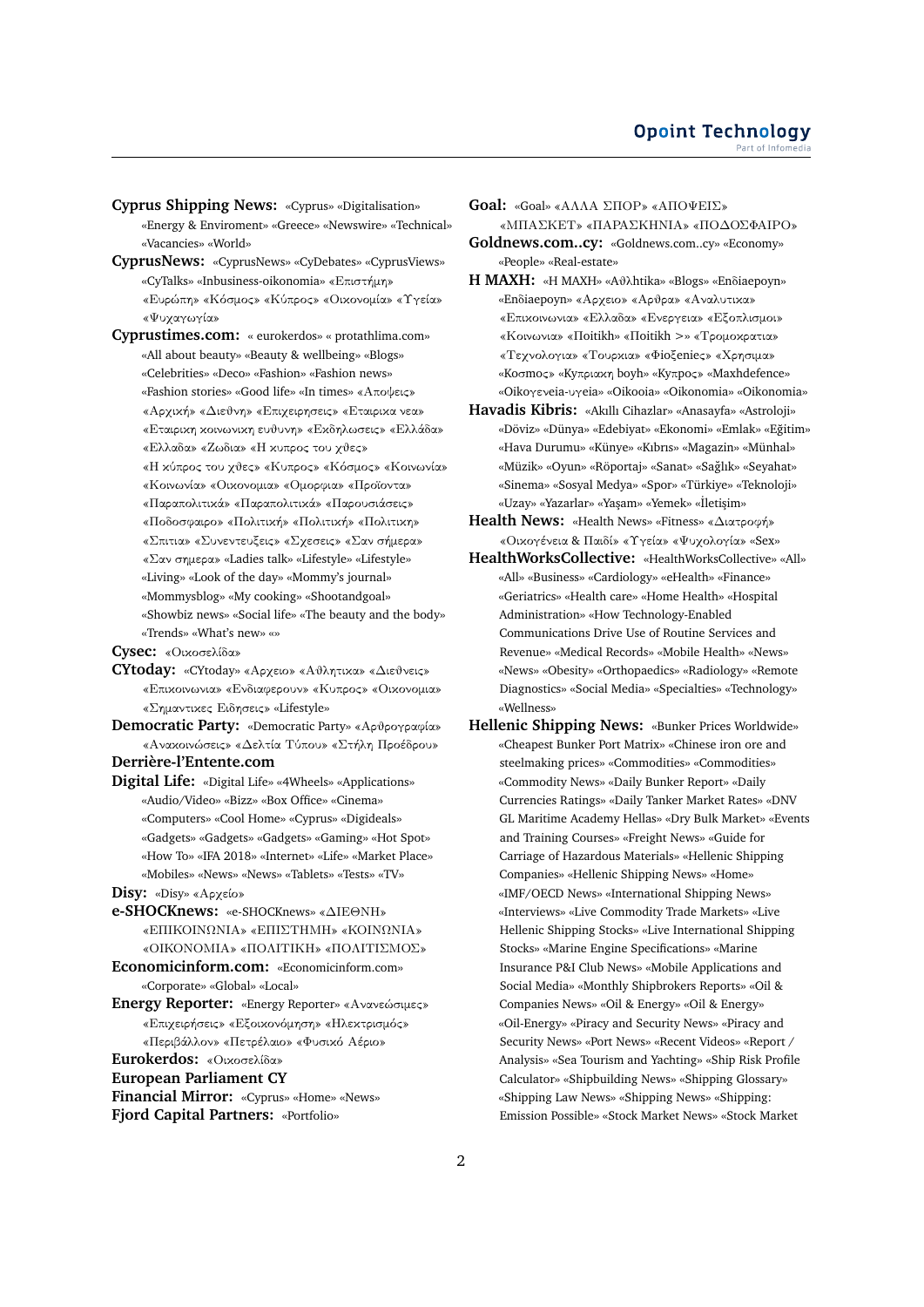Snapshot» «Stock News» «TCE Calculator for Tanker Vessels» «top stories» «Weekly Container Reports Index» «Weekly Demolition Reports» «Weekly Dry Time Charter Estimates» «Weekly Ship Sales» «Weekly Shipbrokers Reports» «Weekly Shipbuilding Reports» «Weekly Tanker Time Charter Estimates» «Weekly Vessel Valuations Report» «World Economy» «World Economy» «World Economy News»

- **I Love Style:** «I Love Style» «CELEBRITIES» «FOOD» «I LOVE TV» «ΑΦΙΕΡΩΜΑΤΑ» «ΓΑΜΟΣ» «ΟΜΟΡΦΙΑ» «ΥΓΕΙΑ» «LIVING»
- **Ikypros:** «Ikypros» «- ΜΟΝΟΣΤΗΛΟ» «- ΜΠΑΣΚΕΤ» «- – ΠΟΔΟΣΦΑΙΡΟ» «- – ΠΟΛΙΤΙΚΟ ΚΑΦΕΝΕΙΟ» «- ΑΘΛΗΤΙΚΑ» «- ΑΜΜΟΧΩΣΤΟΣ» «- ΑΠΟΨΕΙΣ» «- ΑΣΚΗΣΗ» «- ΑΤΖΕΝΤΑ» «- ΒΙΒΛΙΟ» «- ΓΝΩΡΙΖΑΤΕ ΟΤΙ» «- ΔΙΑΣΤΗΜΑ» «- ΔΙΑΤΡΟΦΗ» «- ΕΓΚΛΗΜΑ» «- ΕΙΠΑΝ» «- ΕΚΠΑΙΔΕΥΣΗ» «- ΕΛΛΑΔΑ» «- ΕΟΡΤΟΛΟΓΙΟ» «- Η ΣΥΜΒΟΥΛΗ ΤΗΣ ΗΜΕΡΑΣ» «- ΚΑΤΟΙΚΙΔΙΑ» «- ΚΕΡΥΝΕΙΑ» «- ΚΟΣΜΟΣ» «- ΚΥΡΙΕΣ ΕΙΔΗΣΕΙΣ» «- ΛΑΡΝΑΚΑ» «- ΛΕΜΕΣΟΣ» «- ΛΕΞΗ ΗΜΕΡΑΣ» «- ΛΕΥΚΩΣΙΑ» «- ΜΗ ΧΑΣΕΤΕ» «- Ο ΤΥΠΟΣ ΣΗΜΕΡΑ» «- ΟΙΚΟΝΟΜΙΑ» «- ΠΑΙΧΝΙΔΙΑ» «- ΠΑΡΑΠΟΛΙΤΙΚΑ» «- ΠΑΦΟΣ» «- ΠΕΡΙΒΑΛΛΟΝ» «- ΠΟΛΙΤΙΣΤΙΚΑ ΝΕΑ» «- ΣΑΝ ΣΗΜΕΡΑ» «- ΣΠΙΤΙ – ΚΗΠΟΣ» «- ΤΕΧΝΟΛΟΓΙΑ» «- ΥΠΟΛΟΓΙΣΤΕΣ» «- SHOWBIZ» «:-)» «EΙΔΗΣΕΙΣ» «ΑΓΝΩΣΤΗ ΚΥΠΡΟΣ» «ΑΘΛΗΤΙΚΑ» «ΑΜΜΟΧΩΣΤΟΣ» «ΑΠΟΨΕΙΣ» «ΑΣΚΗΣΗ» «ΑΤΖΕΝΤΑ» «Αμμόχωστος» «ΒΙΒΛΙΟ» «ΓΝΩΡΙΖΑΤΕ ΟΤΙ» «Γνωρίζατε ότι» «ΔΙΑΣΤΗΜΑ» «ΔΙΑΤΡΟΦΗ» «ΕΓΚΛΗΜΑ» «ΕΙΠΑΝ» «ΕΙΠΑΝ» «ΕΚΔΗΛΩΣΕΙΣ» «ΕΚΔΗΛΩΣΕΙΣ» «ΕΚΔΗΛΩΣΕΙΣ» «ΕΚΠΑΙΔΕΥΣΗ» «ΕΛΛΑΔΑ» «ΕΟΡΤΟΛΟΓΙΟ» «ΕΠΙΣΤΗΜΗ» «Η ΖΩΗ ΜΑΣ» «Η ΣΥΜΒΟΥΛΗ ΤΗΣ ΗΜΕΡΑΣ» «ΘΕΛΩ ΝΑ ΜΑΘΩ» «ΚΑΤΟΙΚΙΔΙΑ» «ΚΕΡΥΝΕΙΑ» «ΚΟΣΜΟΣ» «ΚΥΠΡΟΣ» «ΚΥΠΡΟΣ» «ΚΥΡΙΕΣ ΕΙΔΗΣΕΙΣ» «Κερύνεια» «ΛΑΡΝΑΚΑ» «ΛΕΜΕΣΟΣ» «ΛΕΞΗ ΗΜΕΡΑΣ» «ΛΕΞΗ ΗΜΕΡΑΣ» «ΛΕΥΚΩΣΙΑ» «Λάρνακα» «Λευκωσία» «Λεμεσός» «ΜΗ ΧΑΣΕΤΕ» «ΜΟΝΟΣΤΗΛΟ» «ΜΠΑΣΚΕΤ» «Ο ΤΥΠΟΣ ΣΗΜΕΡΑ» «ΟΙΚΟΝΟΜΙΑ» «ΠΑΙΧΝΙΔΙΑ» «ΠΑΡΑΞΕΝΑ» «ΠΑΡΑΞΕΝΑ» «ΠΑΡΑΠΟΛΙΤΙΚΑ» «ΠΑΦΟΣ» «ΠΕΡΙΒΑΛΛΟΝ» «ΠΟΔΟΣΦΑΙΡΟ» «ΠΟΙΟΙ ΓΙΟΡΤΑΖΟΥΝ·» «ΠΟΙΟΙ ΓΙΟΡΤΑΖΟΥΝ·» «ΠΟΙΟΙ ΓΙΟΡΤΑΖΟΥΝ·» «ΠΟΛΙΤΙΚΟ ΚΑΦΕΝΕΙΟ» «ΠΟΛΙΤΙΣΜΟΣ» «ΠΟΛΙΤΙΣΤΙΚΑ ΝΕΑ» «ΠΡΟΣΩΠΑ» «ΠΡΟΣΩΠΑ» «Πάφος» «ΣΑΝ ΣΗΜΕΡΑ» «ΣΠΙΤΙ – ΚΗΠΟΣ» «ΣΠΙΤΙ – ΚΗΠΟΣ»

«ΣΠΙΤΙ-ΚΗΠΟΣ» «ΣΥΜΒΟΥΛΕΣ» «ΣΥΜΒΟΥΛΕΣ» «ΣΥΜΒΟΥΛΕΣ» «ΣΥΝΤΑΓΕΣ» «ΣΥΝΤΑΓΕΣ» «Σαν σήμερα» «ΤΕΧΝΟΛΟΓΙΑ» «ΤΟ ΧΑΜΟΓΕΛΟ ΤΗΣ ΗΜΕΡΑΣ» «ΥΓΕΙΑ» «ΥΠΟΛΟΓΙΣΤΕΣ» «News» «SHOWBIZ» «VIDEO»

**In-Cyprus:** «In-Cyprus» «Animal Rights» «Consumer Rights» «Culture & People» «Discover» «Education» «Environment» «Experience» «Insider» «LGBTI Rights» «Local» «News» «Plan Your Trip» «Sports» «Taste of Cyprus» «Things to do» «World»

**InBusinessNews:** «InBusinessNews» «Brands» «Επιχειρήσεις» «Οικονομία» «Πρόσωπα» «Opinions»

- **International Development Services** Διάλογος**:** «Home» «΄Αρθρα» «ΑΘΛΗΤΙΣΜΟΣ» «Διεθνή» «Επιστήμη – Τεχνολογία» «Κύπρος» «ΚΟΙΝΩΝΙΑ» «ΟΙΚΟΝΟΜΙΑ» «Οικολόγος» «Πολιτισμός» «Πολιτική» «Ρεπορτάζ» «Συνεντεύξεις»
- «ΣΥΝΕΝΤΕΥΞΕΙΣ» «Skitsa» «Viral» Εφημερίδα Λεμεσός**:** «Εφημερίδα Λεμεσός» «Apart» ΕΔΕΚ**:** «ΕΔΕΚ» «Featured» «ΑΝΑΚΟΙΝΩΣΕΙΣ» «ΑΝΑΚΟΙΝΩΣΕΙΣ ΤΥΠΟΥ» «ΑΡΘΡΟΓΡΑΦΙΑ» «ΕΔΕΚ» «ΕΚΔΗΛΩΣΕΙΣ» «ΕΚΛΟΓΕΣ» «ΕΠΙΚΑΙΡΟΤΗΤΑ» «ΕΥΡΩΠΑΪΚΗ ΕΝΩΣΗ» «ΚΟΙΝΩΝΙΑ» «ΚΥΒΕΡΝΗΣΗ» «ΚΥΠΡΙΑΚΟ»

«ΟΙΚΟΝΟΜΙΑ» «ΤΟΥΡΚΙΑ» «ΥΓΕΙΑ» Η φωνή της Πάφου

Ρικ ειδησεισ**:** «Ρικ ειδησεισ» «Αναλυσεισ» «ΔΙΕΘΝΗ» «ΕΛΛΑΔΑ» «ΕΠΙΣΤΗΜΗ» «ΕΥΡΩΠΗ» «ΚΑΛΛΙΤΕΧΝΙΚΑ» «ΚΟΙΝΩΝΙΑ» «ΟΙΚΟΝΟΜΙΑ» «ΠΕΡΙΒΑΛΛΟΝ» «ΠΟΛΙΤΙΚΗ» «ΠΟΛΙΤΙΣΜΟΣ» «Το ρικ εν δρασει» «ΥΓΕΙΑ»

**Kanali6**

- **Kathimerini:** «Kathimerini» « Knews Kathimerini Cyprus» «epixeiriseis» «Geek» «Good life» «Αθλητισμοσ» «Γυναίκα» «Εστιατόρια» «Ελλαδα» «Κυπροσ» «Κυπροσ-1» «Κοσμοσ» «Οικονομικη» «Πολιτισμοσ» «Πολιτικη» «Knews»
- **Kerkida.net:** «Basket League» «Champions League» «EuroLeague» «Europa League» «Futsal» «Hot Picks» «Ακαδημίες» «Αpxikh» «Β΄ Κατηγορία» «Γ΄ Επίλεκτη & Αγροτικό» «Γυναικείο» «Διαγωνισμοί» «Δικαστική» «Ευρώπη» «Ειδήσεις» «ΚΟΠ / Εθνική» «Κους Κους» «Μπάσκετ» «ΝΒΑ» «Πετόσφαιρα» «Σούπερ Λίγκα» «Must Read» «Must Watch» «Tennis»

Kıbrıs Postası: «Home» «İÇ HABERLER»

**L Luca Enterprises Ltd:** «Latest News»

**Laimitomos:** «Laimitomos» «ΑΘΛΗΤΙΚΑ» «ΑΘΛΗΤΙΣΜΟΣ» «ΑΡΘΡΟΓΡΑΦΙΑ» «ΑΡΘΡΟΓΡΑΦΙΑ» «ΔΗΜΟΦΙΛΕΣΤΕΡΕΣ ΕΙΔΗΣΕΙΣ» «ΔΙΕΘΝΗ» «ΕΚΔΗΛΩΣΕΙΣ»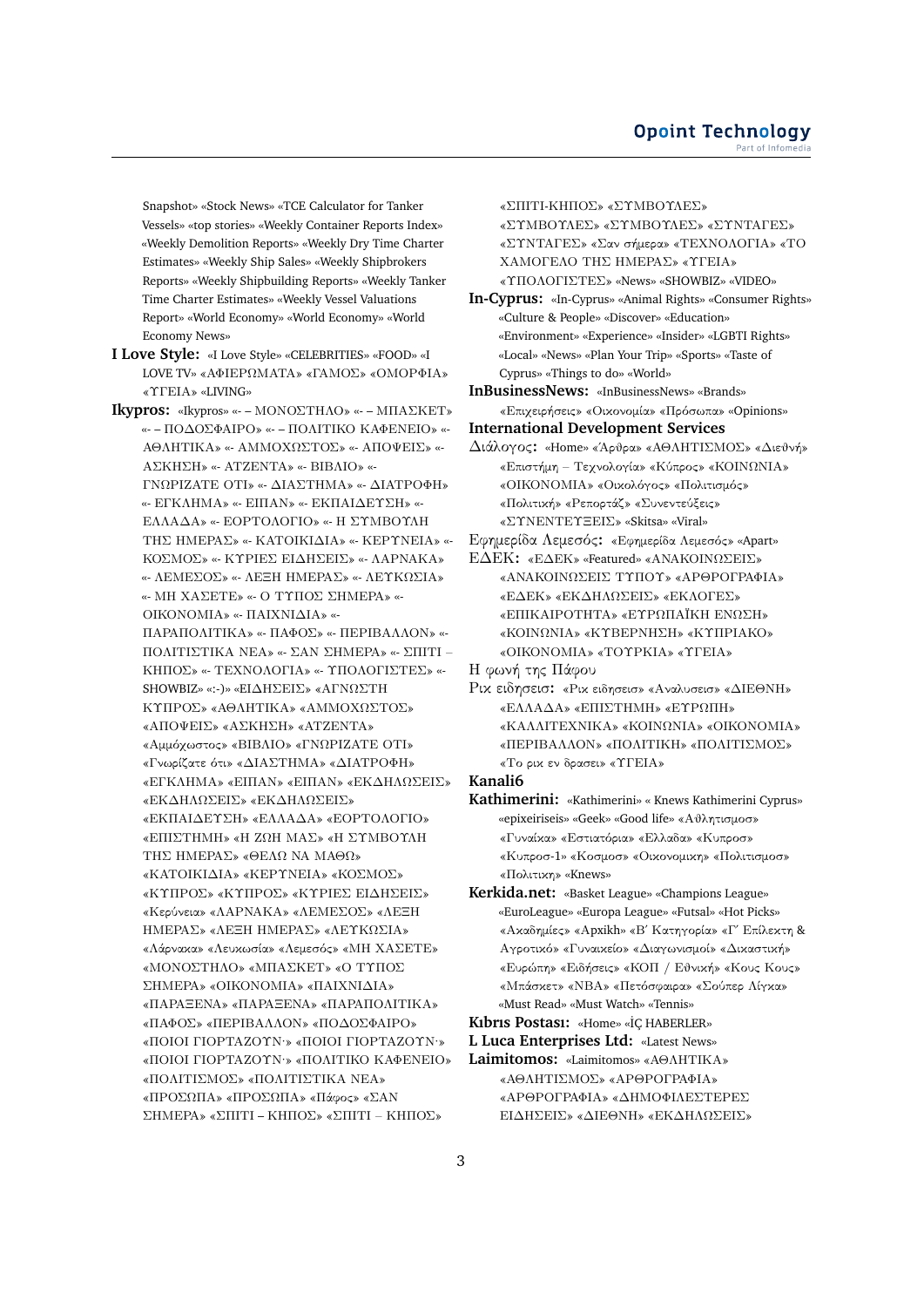«ΕΛΛΑΔΑ» «ΖΩΔΙΑ / ΨΥΧΟΛΟΓΙΑ» «ΖΩΔΙΑ/ ΨΥΧΟΛΟΓΙΑ» «ΚΥΠΡΟΣ» «ΛΑΙΜΗΤΟΜΟΣ» «ΛΑΙΜΗΤΟΜΟΣ» «ΟΙΚΟΝΟΜΙΑ» «ΠΑΡΑΞΕΝΑ» «ΠΑΡΑΞΕΝΑ – ΠΕΡΙΕΡΓΑ» «ΠΑΡΑΠΟΛΙΤΙΚΑ» «ΠΑΡΑΠΟΛΙΤΙΚΑ» «ΠΟΛΙΤΙΣΜΟΣ» «ΣΧΟΛΙΑΖΟΝΤΑΣ» «ΣΧΟΛΙΑΖΟΝΤΑΣ» «ΤΑ ΝΕΑ ΣΕ ΜΙΑ ΕΙΚΟΝΑ» «ΤΕΧΝΟΛΟΓΙΑ» «ΥΓΕΙΑ» «ΥΓΕΙΑ – ΟΜΟΡΦΙΑ» «ΧΡΗΣΙΜΑ» «Latest Videos» «LIFESTYLE» «LIFESTYLE – MEDIA»

- **Larnakaonline:** «Larnakaonline» «Αθλητικα» «Διαφορα» «Επικαιροτητα» «Θεσεις εργασιας» «Λαρνακα»
- **Ledger Insights:** «Ledger Insights» «Industries» «Management & legal» «News» «Technology»
- **Like:** «Like» «ΑΓΟΡΑ» «ΑΤΖΕΝΤΑ» «ΕΞΟΔΟΣ» «ΖΩΔΙΑ» «ΚΑΘΗΜΕΡΙΝΕΣ ΠΡΟΒΛΕΨΕΙΣ» «ΚΑΛΗ ΖΩΗ» «ΜΟΔΑ» «ΜΟΥΣΙΚΗ» «ΟΜΟΡΦΙΑ» «ΣΤΗΝ ΑΓΟΡΑ» «ΣΥΝΑΝΤΗΣΕΙΣ» «Του Γιάννη Χατζηγεωργίου» «Του Κώστα Μαννούρη» «Του Μαρίνου Νομικού» «Του Σπύρου Νικολούζου» «Του Σταύρου Σταύρου» «LIFESTYLE» «LIKE ΣΕ ΜΟΔΑ ΚΑΙ ΟΜΟΡΦΙΑ» «LIKE ΣΤΑ ΖΩΔΙΑ» «LIKE ΣΤΑ ΝΕΑ ΤΗΣ ΗΜΕΡΑΣ» «LIKE ΣΤΗ SOCIAL LIFE» «LIKE ΣΤΗΝ ΑΠΟΨΗ» «LIKE ΣΤΗΝ ΕΞΟΔΟ» «LIKE ΣΤΗΝ ΚΑΛΗ ΖΩΗ» «LIKE ΣΤΙΣ ΣΥΝΑΝΤΗΣΕΙΣ» «Like.com..cy» «NEWS» «OPINIONS» «SHOWBIZ» «SOCIAL LIFE»
- **Maritime Cyprus:** «Conventions» «Events» «Home» «Infographics» «Innovative Technology» «Loss Prevention» «Maritime Regs+Conventions» «Maritime Regulations and Conventions» «News» «Passenger ship» «Port State Control» «Regulations» «Safety – ISM» «Security – ISPS» «Shipmanagement»
- **Mixfmradio:** «ΝEWS»
- **Moi Ostrov:** «Moi Ostrov» «Designers»
- **Music.net..cy:** «Music.net..cy» «BRANDS» «CINEMA» «EVENTS» «FITNESS» «ΔΙΑΓΩΝΙΣΜΟΙ» «ΕΛΛΗΝΙΚΗ ΜΟΥΣΙΚΗ» «ΕΝΔΙΑΦΕΡΟΝΤΑ» «ΖΩΔΙΑ» «ΞΕΝΗ ΜΟΥΣΙΚΗ» «ΥΓΕΙΑ» «SHOWBIZ»
- **must ONLINE:** «must ONLINE» «Beauty» «Blogs» «Culture» «Fashion» «People»
- **MyLife:** «MyLife» «Beauty» «Celebrities» «Design/Travel» «Family» «Fashion» «Going Out» «Good Life» «People» «Style»
- **News Cyprus Property Buyers:** «News Cyprus Property Buyers» «Articles» «Investor Centre» «Legal Matters» «Letters» «News» «Property Prices» «Property Sales» «Scams» «Statistics»
- **NewsAutoSport:** «NewsAutoSport» «DRIFT» «FORMULA 1» «ΑΡΘΡΑ» «ΑΦΙΕΡΩΜΑΤΑ» «Αλλα δυό χρόνια στην Ducati ο Dovizioso» «ΝΕΑ» «Νίκη του Lorenzo με

την Ducati» «ΠΑΡΟΥΣΙΑΣΕΙΣ» «ΠΟΔΗΛΑΣΙΑ» «ΣΥΝΕΝΤΕΥΞΕΙΣ» «ΤΟΠΙΚΑ ΠΡΩΤΑΘΛΗΜΑΤΑ» «ΤΟΠΙΚΟΙ ΑΓΩΝΕΣ» «JET-SKI» «MOTO» «MOTO GP» «WRC» **Nomisma:** «ΟΙΚΟΣΕΛΙΔΑ» **Offsite:** «Offsite» «Advertorials» «Bloggers» «Απόψεις»

«Αφιερώματα» «Διαγωνισμοί» «Η γνώμη σας» «Παρασκήνιο» «Περισσότερα» «Πολιτισμός» «Viral» **Omega Live:** «Omega Live» «Agora» «Blogs»

«Αστυνομικά» «Αθλητικά» «Ελλάδα» «Κόσμος» «Κύπρος» «Καλή Ζωή» «ΟΙΚΟΝΟΜΙΑ» «Πολιτική» «Υγεία» «Lifestyle» «Scitec»

- **Omonoia24:** «Omonoia24» «ASTERIX» «BY VIKTORIA» «CHANEL» «eDITORIAL» «HAND OF GOD» «ΑΚΑΔΗΜΙΕΣ» «ΑΛΛΑ ΤΜΗΜΑΤΑ» «ΑΛΛΑ ΤΜΗΜΑΤΑ» «ΑΛΛΕΣ ΕΙΔΗΣΕΙΣ» «ΑΠΟΨΕΙΣ» «ΑΠΟΨΕΙΣ ΦΙΛΑΘΛΩΝ» «ΑΦΙΕΡΩΜΑΤΑ» «ΓΥΝΑΙΚΕΙΑ ΟΜΑΔΑ» «ΓΩΝΙΑ ΟΡΓΑΝΩΜΕΝΩΝ» «ΔΙΕΘΝΕΙΣ ΕΙΔΗΣΕΙΣ» «ΔΙΕΘΝΗΣ ΕΙΔΗΣΕΙΣ» «ΕΥΡΩΠΗ» «ΚΑΛΑΘΟΣΦΑΙΡΑ» «ΚΕΚΛΕΙΣΜΕΝΩΝ» «ΚΥΡΙΑ ΕΙΔΗΣΗ» «ΠΕΤΟΣΦΑΙΡΑ» «ΠΟΔΗΛΑΣΙΑ» «ΠΟΔΟΣΦΑΙΡΟ» «ΠΟΔΟΣΦΑΙΡΟ» «ΠΟΔΟΣΦΑΙΡΟ» «ΣΤΗΛΕΣ» «ΣΥΝΕΝΤΕΥΞΕΙΣ» «ΦΟΥΤΣΑΛ» «MULTIMEDIA» «OFF THE RECORD» «OFF THE RECORD»
- **Omonoianews:** «Omonoianews» «All» «FANS» «FEATURED» «FUTSAL» «INSTAGRAM» «ΑΚΑΔΗΜΙΑ» «ΑΥΤΑ ΤΑ ΕΙΔΕΣ·» «ΓΥΝΑΙΚΕΙΑ ΟΜΑΔΑ» «ΓΥΝΑΙΚΕΙΑ ΟΜΑΔΑ ΠΕΤΟΣΦΑΙΡΑΣ» «ΓΥΝΑΙΚΕΙΑ ΟΜΑΔΑ ΠΟΔΟΣΦΑΙΡΟΥ» «ΕΙΚΟΝΕΣ» «ΚΥΠΡΟΣ» «ΛΙΜΠΕΡΟ» «ΜΠΑΣΚΕΤ» «ΠΑΡΑΣΚΗΝΙΟ» «ΠΕΤΟΣΦΑΙΡΑ» «ΠΟΔΟΣΦΑΙΡΟ» «ΤΜΗΜΑΤΑ» «SPORTS NEWS» «Sports news» «Top News» «VIDEOS»
- **Parathyro politis:** «Parathyro politis» «#σκασιαρχειο» «#spoilerTV» «1000 ΛΕΞΕΙΣ» «ATZENTA» «BAYRAMDAN SONRA» «HOTSHOT» «ΑΝΟΙΚΤΟ ΠΑΡΑΘΥΡΟ» «ΑΡΧΑΙΟΛΟΓΙΑ» «ΑΡΧΕΙΟ» «ΑΡΧΙΤΕΚΤΟΝΙΚΗ» «ΓΚΡΟ ΠΛΑΝ» «ΓΡΑΜΜΑΤΑ ΣΤΗ ΡΕΑ» «ΓΡΑΦΙΣΤΟΡΙΕΣ» «ΔΕΝ ΞΕΝΧΩ» «ΕΙΔΗΣΕΙΣ» «ΕΙΚΑΣΤΙΚΑ» «ΕΞΩΣΤΗΣ» «ΕΠΙΚΑΙΡΑ» «ΘΕΑΤΡΟ» «ΘΕΜΑΤΑ» «ΙΣΤΟΡΙΑ» «ΙΣΤΟΡΙΚΟ» «ΚΑΤΑΣΤΑΣΕΙΣ» «ΚΙΝΗΜΑΤΟΓΡΑΦΟΣ» «ΚΥΠΡΙΩΝ ΚΑΤΑΒΑΣΙΣ» «ΛΟΓΟΤΕΧΝΙΑ» «ΜΕ ΤΑ ΜΑΤΙΑ ΤΟΥ ΖΩΓΡΑΦΟΥ» «ΜΟΥΣΙΚΗ» «ΠΟΛΗ – ΕΞΟΧΗ» «ΠΟΛΗ – ΕΞΟΧΗ» «ΠΟΛΗ – ΕΞΟΧΗ» «ΠΟΛΗ – ΕΞΟΧΗ» «ΠΟΛΗ – ΕΞΟΧΗ» «ΠΡΟΣΕΧΩΣ» «ΣΗΜΕΙΟ ΣΤΙΞΗΣ» «ΣΗΜΕΙΩΣΕΙΣ» «ΣΤΗΛΕΣ»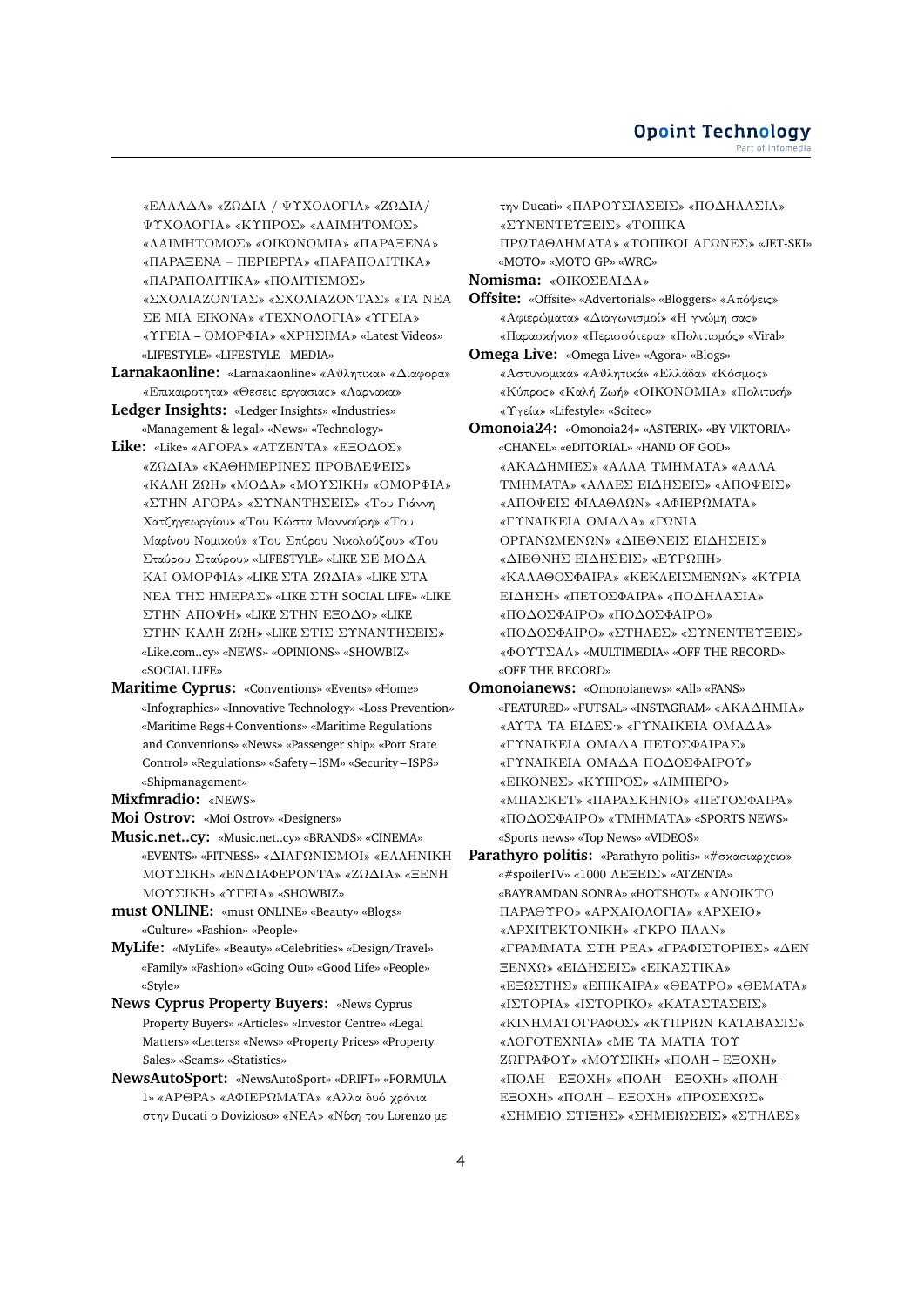«ΣΥΝΕΝΤΕΥΞΕΙΣ» «ΣΥΝΕΡΓΕΙΑ ΠΕΙΝΑΣ» «ΣΥΣΤΑΣΕΙΣ» «ΤΟ ΑΦΤΙ ΤΗΣ ΓΗΣ» «ΧΟΡΟΣ» «POLAROID» «POSTCARDCY» «PROJECTS» «SOCIAL MEDIA»

- **Phile News:** «Phile News» «AUTO» «DOWN TOWN» «downtown.com..cy» «GOING OUT» «GOING OUT» «Home» «ΑΓΩΝΕΣ» «ΑΝΑΓΝΩΣΤΗ ΕΧΕΙΣ ΛΟΓΟ» «ΑΠΟΣΤΟΛΕΣ» «ΑΠΟΨΕΙΣ» «ΑΠΟΨΕΙΣ» «ΑΦΙΕΡΩΜΑΤΑ» «ΔΗΜΟΦΙΛΗ ΣΤΟ INTERNET» «ΔΙΑΤΡΟΦΗ» «ΔΙΚΑΙΩΜΑΤΑ ΖΩΩΝ» «ΔΙΚΑΙΩΜΑΤΑ ΚΑΤΑΝΑΛΩΤΩΝ» «ΔΙΚΑΙΩΜΑΤΑ ΛΟΑΤΙ» «ΕΙΔΗΣΕΙΣ» «ΕΙΔΗΣΕΙΣ» «ΕΙΔΗΣΕΙΣ» «ΕΙΔΗΣΕΙΣ» «ΕΙΔΗΣΕΙΣ» «ΕΙΔΗΣΕΙΣ» «ΕΚΔΗΛΩΣΕΙΣ» «ΕΚΔΗΛΩΣΕΙΣ» «ΕΚΔΡΟΜΗ» «ΕΛΛΑΔΑ» «ΕΛΛΑΔΑ» «ΕΛΛΑΔΑ» «ΕΛΛΑΔΑ» «ΕΛΛΑΔΑ» «ΕΠΙΣΤΗΜΗ» «ΕΠΙΣΤΟΛΕΣ» «ΕΠΙΧΕΙΡΗΣΕΙΣ» «ΕΥ ΖΗΝ» «ΕΥΡΩΕΚΛΟΓΕΣ 2019» «ΕΥΡΩΠΗ» «ΚΑΛΗ ΖΩΗ» «ΚΟΙΝΩΝΙΑ» «ΚΟΣΜΟΣ» «ΚΟΣΜΟΣ» «ΚΟΣΜΟΣ» «ΚΟΣΜΟΣ» «ΚΟΣΜΟΣ» «ΚΡΙΤΙΚΗ» «ΚΥΠΡΟΣ» «ΚΥΠΡΟΣ» «ΚΥΠΡΟΣ» «ΜΟΥΣΙΚΗ» «ΜΟΥΣΙΚΗ» «ΝΕΑ» «ΟΙΚΟΝΟΜΙΑ» «ΠΑΡΑΣΚΗΝΙΟ» «ΠΑΡΑΣΚΗΝΙΟ» «ΠΑΡΑΣΚΗΝΙΟ» «ΠΑΡΑΣΚΗΝΙΟ» «ΠΑΡΑΣΚΗΝΙΟ» «ΠΑΡΑΣΚΗΝΙΟ» «ΠΑΡΟΥΣΙΑΣΗ» «ΠΕΡΙΒΑΛΛΟΝ» «ΠΕΡΙΒΑΛΛΟΝ» «ΠΕΡΙΒΑΛΛΟΝ» «ΠΕΡΙΒΑΛΛΟΝ» «ΠΟΛΙΤΙΚΗ» «ΠΟΛΙΤΙΣΜΟΣ» «ΠΟΛΙΤΙΣΜΟΣ» «ΠΡΟΣΩΠΑ» «ΣΙΝΕΜΑ» «ΣΙΝΕΜΑ» «ΣΥΝΑΛΛΑΓΜΑ» «ΣΥΝΕΝΤΕΥΞΕΙΣ» «ΣΥΝΕΝΤΕΥΞΕΙΣ» «ΣΥΝΕΝΤΕΥΞΕΙΣ» «ΣΥΝΕΝΤΕΥΞΕΙΣ» «ΣΥΝΕΝΤΕΥΞΕΙΣ» «ΣΥΝΕΝΤΕΥΞΕΙΣ» «ΣΥΝΕΝΤΕΥΞΕΙΣ» «ΣΥΝΕΝΤΕΥΞΕΙΣ» «ΤΕΧΝΟΛΟΓΙΑ» «ΤΗΛΕΟΡΑΣΗ» «ΤΗΛΕΟΡΑΣΗ» «ΤΟΠΙΚΑ» «ΥΓΕΙΑ» «ΧΑΚ» «ΨΥΧΑΓΩΓΙΑ» «Koinonia-1 » «Koinonia-10 » «Koinonia-11 » «Koinonia-12 » «Koinonia-13 » «Koinonia-14 » «Koinonia-15 » «Koinonia-16 » «Koinonia-17 » «Koinonia-18 » «Koinonia-19 » «Koinonia-2 » «Koinonia-20 » «Koinonia-3 » «Koinonia-4 » «Koinonia-5 » «Koinonia-6 » «Koinonia-7 » «Koinonia-8 » «Koinonia-9 » «MEDIA»
- **Politis:** «Politis» «AUTO» «BUZZLIFE» «CHAMPIONS LEAGUE» «DEUTSCHE WELLE» «FASHION» «ΑΓΟΡΑ» «ΑΘΛΗΤΙΚΑ» «ΑΝΑΛΥΣΕΙΣ» «ΑΠΟΨΕΙΣ» «ΓΗΠΕΔΟ» «ΔΙΕΘΝΗ» «ΔΙΕΘΝΗ NEA» «ΕΛΛΑΔΑ» «ΖΩΔΙΑ» «ΚΑΛΑΘΟΣΦΑΙΡΑ» «ΚΟΙΝΩΝΙΑ» «ΚΥΠΡΟΣ» «ΟΙΚΟΝΟΜΙΑ» «ΠΕΤΟΣΦΑΙΡΑ» «ΠΟΔΟΣΦΑΙΡΟ» «ΠΟΛΙΤΙΚΗ» «ΡΟΗ ΕΙΔΗΣΕΩΝ» «ΡΟΗ ΕΙΔΗΣΕΩΝ» «ΡΟΗ ΕΙΔΗΣΕΩΝ» «ΡΟΗ ΕΙΔΗΣΕΩΝ(current)»

«ΣΤΗΛΕΣ(current)» «ΥΓΕΙΑ» «LIFESTYLE» «PET CARE» «VIRAL» «WEB-TV»

**Private Media Group:** «Home»

- **Reporter Cyprus:** «Reporter Cyprus» «Bernardo de Miguel» «Celebrity» «Celebrity Ψυχαγωγία» «Celebrity People» «Events» «Fashion» «Frederic Worms» «Frederic Worms» «Isabel Sola» «Isabel Sola» «Απόψεις» «Αντρέα Θ. Θεμιστοκλέους» «Γιώργος Παμπορίδης» «Γιώργος Παμπορίδης» «Δρ. Ανδρούλλα Ελευθερίου» «Δρ. Ανδρούλλα Ελευθερίου» «Δημήτρης Δημητρίου (Σαβουλλής)» «Δημήτρης Δημητρίου (Σαβουλλής)» «Διεθνή» «Ειρήνη Χαραλαμπίδου» «Ειρήνη Χαραλαμπίδου» «Ελλάδα» «Κωνσταντίνος Φυτιρής» «Κωνσταντίνος Φυτιρής» «Κωνσταντίνος Φυτιρής» «Κωνσταντίνος Φυτιρής» «Λουκάς Φουρλάς» «Μάριος Ορφανός» «Μάριος Ορφανός» «Μιχάλης Αντωνίου» «Νίκος Γεωργίου» «Νίκος Γεωργίου» «Νίκος Συμεού» «Πρόσωπα» «Πρόσωπα» «Πολιτική» «Τοπικές Ειδήσεις» «Χρίστος Ροδιάς» «Χρίστος Ροδιάς» «Nicolas Celnik» «Omada» «Omada» «Police» «Videos»
- **Showbiz:** «Showbiz» «BREAKING NEWS» «GOSSIP» «ΔΙΕΘΝΗ» «ΔΙΕΘΝΗ» «ΔΙΕΘΝΗ» «ΔΙΕΘΝΗ» «ΕΛΛΑΔΑ» «ΕΛΛΑΔΑ» «ΕΛΛΑΔΑ» «ΕΛΛΑΔΑ» «Κύπρος» «ΚΥΠΡΟΣ» «ΚΥΠΡΟΣ» «ΚΥΠΡΟΣ» «ΚΥΠΡΟΣ» «ΣΧΕΣΕΙΣ» «MEDIA NEWS» «MUSICTIMES» «SHOWBIZ TV» «WORLD NEWS»
- **Sigm Alive:** «Alla athlimata» «Apoel» «Arthrografia» «Banking» «BE MY GUEST!» «Bloomberg» «CHAMPIONS LEAGUE» «Champions League» «Cityfreepress» «CITYZENS» «Cityzens» «Cooking» «Economytoday» «Euro» «Europa League» «Futsal» «Grass Roots» «In Business News» «IT/Telecoms» «΄Αλλα Αθλήματα» «Α΄ ΚΑΤΗΓΟΡΙΑ» «Α΄ Κατηγορία» «Απόψεις» «Αρχική» «Αρχική» «Αρθρογραφία» «ΑΓΓΛΙΑ» «ΑΓΟΡA» «ΑΛΛΕΣ ΧΩΡΕΣ» «Αγροτικό» «Αγγλία» «Αγορες» «Αθλητικά» «Αθλητικά» «Ακαδημίες» «Β΄ ΚΑΤΗΓΟΡΙΑ» «Β΄ Κατηγορία» «ΒΑΘΜΟΛΟΓΙΕΣ» «ΒΓΕΣ ΕΞΩ» «Βιβλία» «Γ΄ Κατηγορία» «Γυναικείο» «ΓΑΛΛΙΑ» «ΓΕΡΜΑΝΙΑ» «ΔΙΟΡΓΑΝΩΣΕΙΣ» «Διαφημιση» «Διαιτησία» «Διεθνές Ποδόσφαιρο» «Διεθνή» «Διεθνή (International)» «Διεθνη» «Επίλεκτη» «Επιχειρησεις» «Επικοινωνία» «Ευρωεκλογές» «Ευρωεκλογές» «Ευρώπη» «Ευρώπη» «Εχω Θεμα» «ΕΛΛΑΔΑ» «ΕΠΙΧΕΙΡΗΣΕΙΣ» «ΕΧΩ ΘΕΜΑ» «ΕΧΩ ΘΕΜΑ» «Εθνική» «Εθνική» «Ειδήσεις» «Ειδήσεις» «Ειδήσεις» «Ελλάδα» «Ελλάδα» «Ελλάδα (Greece)» «Ελλαδα» «Εμπόριο» «Εμποριο» «Ενέργεια» «Ενεργεια» «Η Γνώμη σας» «Θέατρο» «Θέματα» «Ισπανία» «ΙΣΠΑΝΙΑ» «ΙΤΑΛΙΑ» «Κυπριακό (Cyprus)» «Κυπρος» «Κύπρος (local)»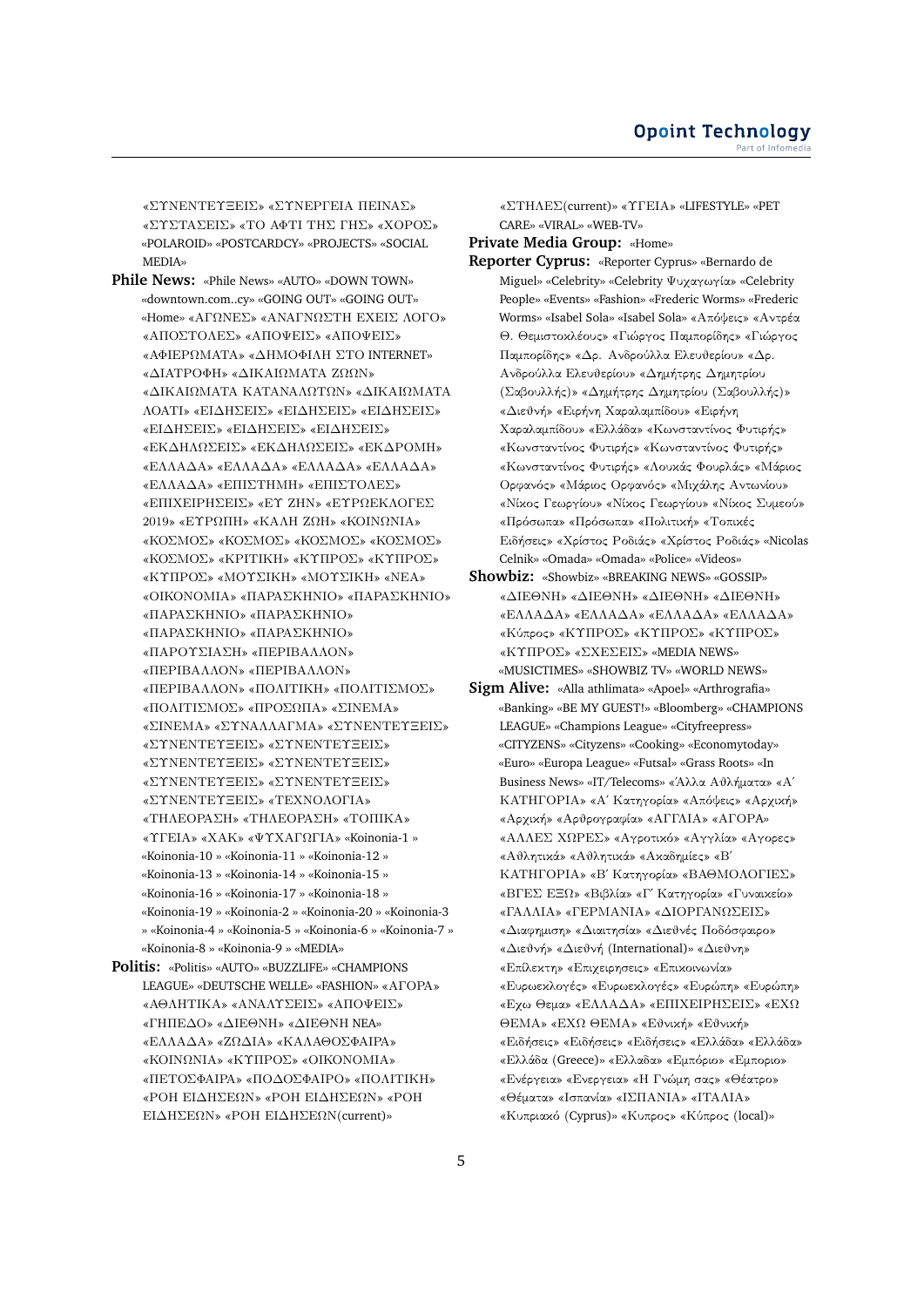«Κύπελλο» «Κύπελλο» «Κύπελλο Γ» «ΚΥΠΡΟΣ» «Κοινωνία» «Λατινική Αμερική» «Μπάσκετ» «Μέση Ανατολή» «Μουσική» «Μουντιάλ» «Οικονομία (Economy)» «Οικονομια» «Οικονομια» «Πρόσωπα» «Προσωπα» «ΠΟΔΟΣΦΑΙΡΟ» «Περίεργα» «Περιβάλλον» «Ποδόσφαιρο Κύπρος (Cyprus Football)» «Πολιτισμός» «Πολιτική» «Πολιτική» «ΡΕΤΡΟ» «Ρετρό» «Σε συνεργασία με τους financial times» «Σινεμά» «ΤΩΡΑ» «Τέχνη» «Ταξίδια» «Τεχνολογία» «Τουρισμος» «Υπηρεσίες» «Υπηρεσιες» «Υγεία» «Χρηματοοικονομικά» «Kύπρος» «Kαριέρα & Εργασία» «Lifestyle» «Market news» «Market news» «Marketing» «Me ti glossa ton arithmon» «MΙΛΑ ΜΟΥ» «MΙΛΑ ΜΟΥ» «Mpla mplas» «portal» «Property» «REACTIONS» «Real estate» «Retro» «Rough» «RSS» «SEX TALK» «SEX TALK» «Showbiz» «Simerini» «SOCIALIZE IT» «Spicy league» «sportime» «Superleague» «TECH» «Tech» «The coach» «Tunoc» «Video» «VIRAL»

- **Smracingnews:** «Smracingnews» «Drift» «ERC» «Hill Climb» «΄Αλλα» «MERC» «MotoGP» «Motoracing» «Motorcycle» «MXGP» «Other» «Rally» «WRC»
- **StockWatch:** «Home» «ΑΠΟΨΕΙΣ» «Διεθνής Οικονομία» «Ευρωπαϊκή Οικονομία» «Ελληνική Οικονομία» «Εμπορικά Νέα» «Κυπριακή Οικονομία» «Συνεντεύξεις»
- **Strand Gazettede:** «Strand Gazettede» «2» «3» «4» «affaires» «Business» «Business» «Geschäft» «Geschäft» «Gesundheit» «Market Research» «RSS» «strandgazettedeadmin-1» «strandgazettedeadmin-2» «Technologie» «Technologie» «Wetenschap» «Wissenschaft» «Wissenschaft»
- **Studentlife:** «Studentlife» «Bus» «Bus info» «Cook it» «Cy reality» «Discounts» «Entertainment» «Experiences» «Genius» «Giveaways» «Goingout» «Health tips» «Interviews» «Interviews» «Βαθμολογιες» «Προγραμματα» «News» «Opinions» «Poll» «Quiz» «Relationships» «Sports corner» «Sports news» «Sports quiz» «Stories» «Studentlife tv» «Success» «Tech | by bionic» «Travel» «Uni life» «Uni news» «Uni sports» «Viral» «Viral»
- **Super Sport FM:** «Super Sport FM» «ael» «anorthosh» «apoel» «ΑΕΚ» «ΑΕΛ» «ΑΘΛΗΜΑΤΑ» «ΑΛΚΗ» «ΑΛΛΑ ΑΘΛΗΜΑΤΑ» «ΑΝΟΡΘΩΣΗ» «ΑΠΟΕΛ» «ΑΠΟΕΛ6117» «ΑΠΟΛΛΩΝ» «ΑΠΟΛΛΩΝ3863» «ΑΡΗΣ» «ΔΙΕΘΝΗ» «ΔΙΕΘΝΗ6842» «ΔΟΞΑ» «ΕΘΝΙΚΕΣ ΟΜΑΔΕΣ» «ΕΘΝΙΚΟΣ ΑΧΝΑΣ» «ΕΛΛΑΔΑ» «ΕΛΛΑΔΑ4298» «ΕΝΠ» «ΕΡΜΗΣ» «ΚΑΛΑΘΟΣΦΑΙΡΑ» «ΚΥΡΙΕΣ ΕΙΔΗΣΕΙΣ» «ΚΥΡΙΕΣ ΕΙΔΗΣΕΙΣ21450» «ΜΙΚΡΕΣ ΚΑΤΗΓΟΡΙΕΣ» «ΝΕΑ ΣΑΛΑΜΙΝΑ»

«ΟΛΥΜΠΙΑΚΟΣ» «ΟΜΟΝΟΙΑ» «ΟΜΟΝΟΙΑ4536» «ΠΑΦΟΣ» «Ποδοσφαιρο» **The Bankroll Mob:** «The Bankroll Mob» «» **The Duran:** «The Duran» «News» «Video»

**The Fordactu:** «The Fordactu» «RSS»

**Thema Sports**

**Travel Daily News:** «Active» «Articles» «Aviation» «Business Travel» «Columns» «Cruises» «Education» «Fairs & Exhibitions» «Ferries» «Golf Tourism» «Green» «Ground Transportation» «Home» «Hotels & Lodging» «Incentive Travel» «Infrastructure» «MICE Industry» «News» «Recreation & Sport» «Regional News» «Sea Travel» «Spa & Health» «Special Interest Travel» «Statistics & Trends» «Sustainable Tourism» «Technology» «Tour Operators» «Yachting»

**Travel Trade Daily**

- **Trends.com..cy:** «Trends.com..cy» «BEAUTY» «FASHION» «FASHION NEWS» «HAIR» «LIFESTYLE» «PEOPLE» «STREET STYLE» «TRENDS»
- **Tyn Panamá:** «Tyn Panamá» «AL MINUTO» «CULTURA» «DEPORTES» «ECONOMIA» «FAMILIA» «INTERNACIONAL» «LOCAL» «MUNDO» «OPINION» «POLITICA» «SALUD» «TECNOLOGIA»
- **Typos.com..cy:** «Aθλητικά (Sports)» «Gossip (Gossip)» «Home» «ΑΘΛΗΤΙΚΑ» «Επιστήμη/Τεχνολογία (Science)» «Επικαιρότητα (News)» «ΕΙΔΗΣΕΙΣ» «Η ΄Αποψη σας (View)» «Η Συνταγή μας (Ur requip)» «Κινηματογράφος/TV (movie)» «Κληρονομιά (heritage)» «Ο Ασυνείδητος» «Οικονομικές (Financial)» «ΠΑΡΑΞΕΝΑ» «Παράξενα» «Περιπλανήσεις (Outings)» «Πολιτιστικά (Cultural)» «Σχέσεις και Σεξ (sex)» «Σε 1 λεπτό» «ΥΓΕΙΑ» «Υγεία (Health)» «Φύση (Nature)» «ΨΥΧΑΓΩΓΙΑ»
- **Un Nouveau Ideal:** «COSTUMES» «INTERVIEWS» «PHOTOGRAPHY»
- **Velvet classic:** «Velvet classic» «Caribbean» «Entertainment3806» «Europe» «Football11604» «Gadgets» «Gadgets17720» «International» «International news5835» «Latin america» «Middle east» «Style hunter9614» «Technology» «U.s.a. news16584» «United kingdom» «Us & canada»

## **WiZ Guide**

## **Xm.com**

**Yeniduzen:** «Yeniduzen -» «Haberler» «HABERLER» «Kültür & sanat» «Ozel haber» «Roportaj» «Spor»

**Ygeia News:** «Ygeia News» «ΑΡΘΡΑ» «Ανακοινώσεις» «ΓΕ.Σ.Υ.» «Γενικό Χημείο» «Γενικά» «Διεύθυνση Αγορών και Προμηθειών» «Ιατρικές Υπηρεσίες» «Κέντρο Αίματος» «Κλιμάκιο Ευρωπαϊκών Θεμάτων» «Μονάδα Παρακολούθησης Υγείας» «Μονάδα